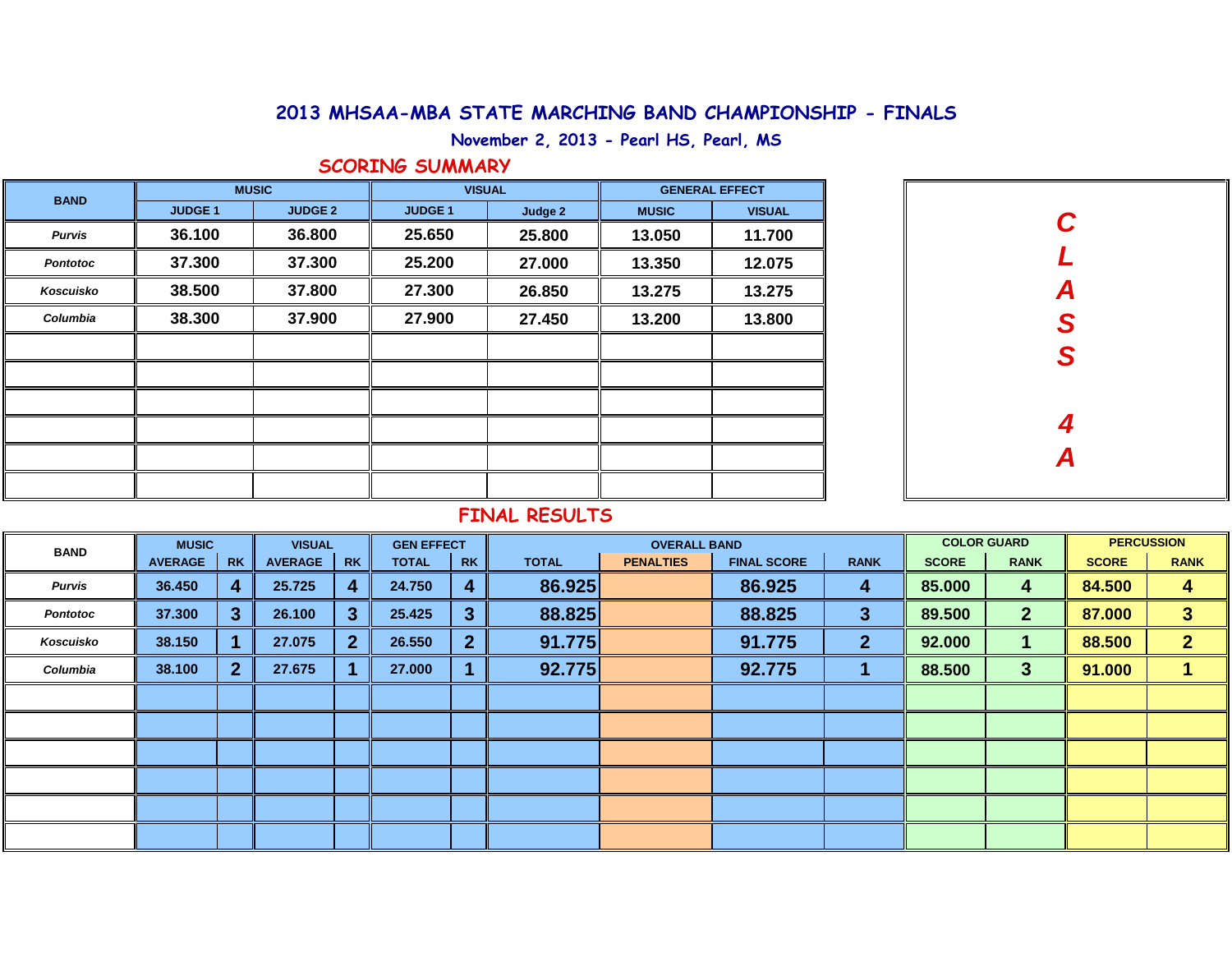#### **2013 MHSAA-MBA STATE MARCHING BAND CHAMPIONSHIP - FINALS November 2, 2013 - Pearl HS, Pearl, MS CLASS 4A**

**Columbia 91.00**

| <b>MUSIC</b>          |                  | <b>SCORE</b> | <b>OVERALL</b> |                                                                                                      | <b>SCORE</b> |
|-----------------------|------------------|--------------|----------------|------------------------------------------------------------------------------------------------------|--------------|
| <b>3RD PLACE</b>      | <b>Pontotoc</b>  | 37.30        |                |                                                                                                      |              |
| 2ND PLACE             | Columbia         | 38.10        |                |                                                                                                      |              |
| <b>1ST PLACE</b>      | <b>Koscuisko</b> | 38.15        |                |                                                                                                      |              |
|                       |                  |              |                |                                                                                                      |              |
| <b>VISUAL</b>         |                  | <b>SCORE</b> | 6th PLACE      | #N/A                                                                                                 | #N/A         |
| <b>3RD PLACE</b>      | <b>Pontotoc</b>  | 26.10        | 5th PLACE      | #N/A                                                                                                 | #N/A         |
| 2ND PLACE             | <b>Koscuisko</b> | 27.08        | 4th PLACE      | <b>Purvis</b>                                                                                        | 86.93        |
| <b>1ST PLACE</b>      | Columbia         | 27.68        | 3rd PLACE      | <b>Pontotoc</b>                                                                                      | 88.83        |
|                       |                  |              | 2nd PLACE      | <b>Koscuisko</b>                                                                                     | 91.78        |
| <b>GENERAL EFFECT</b> |                  | <b>SCORE</b> | 1st PLACE      | <b>Columbia</b>                                                                                      | 92.78        |
| <b>3RD PLACE</b>      | <b>Pontotoc</b>  | 25.43        |                |                                                                                                      |              |
| 2ND PLACE             | <b>Koscuisko</b> | 26.55        |                |                                                                                                      |              |
| <b>1ST PLACE</b>      | Columbia         | 27.00        |                | #N/A - A tie in overall points has occurred. Refer to                                                |              |
|                       |                  |              |                | "Recap" page (OVERALL BAND points) to determine<br>which two bands have tied. Band with higher MUSIC |              |
| <b>COLOR GUARD</b>    |                  | <b>SCORE</b> |                | score takes the higher place.                                                                        |              |
| <b>3RD PLACE</b>      | <b>Columbia</b>  | 88.50        |                |                                                                                                      |              |
| 2ND PLACE             | <b>Pontotoc</b>  | 89.50        |                |                                                                                                      |              |
| <b>1ST PLACE</b>      | <b>Koscuisko</b> | 92.00        |                |                                                                                                      |              |
|                       |                  |              |                |                                                                                                      |              |
| <b>PERCUSSION</b>     |                  | <b>SCORE</b> |                |                                                                                                      |              |
| <b>3RD PLACE</b>      | <b>Pontotoc</b>  | 87.00        |                |                                                                                                      |              |
| 2ND PLACE             | <b>Koscuisko</b> | 88.50        |                |                                                                                                      |              |

1ST PLACE

|                 | <b>SCORE</b> | OVERALL   |                  | <b>SCORE</b> |
|-----------------|--------------|-----------|------------------|--------------|
| <b>Pontotoc</b> | 37.30        |           |                  |              |
| <b>Columbia</b> | 38.10        |           |                  |              |
| Koscuisko       | 38.15        |           |                  |              |
|                 |              |           |                  |              |
|                 | <b>SCORE</b> | 6th PLACE | #N/A             | #N/A         |
| <b>Pontotoc</b> | 26.10        | 5th PLACE | #N/A             | #N/A         |
| Koscuisko       | 27.08        | 4th PLACE | <b>Purvis</b>    | 86.93        |
| Columbia        | 27.68        | 3rd PLACE | <b>Pontotoc</b>  | 88.83        |
|                 |              | 2nd PLACE | <b>Koscuisko</b> | 91.78        |
|                 | <b>SCORE</b> | 1st PLACE | Columbia         | 92.78        |
| <b>Pontotoc</b> | 25.43        |           |                  |              |